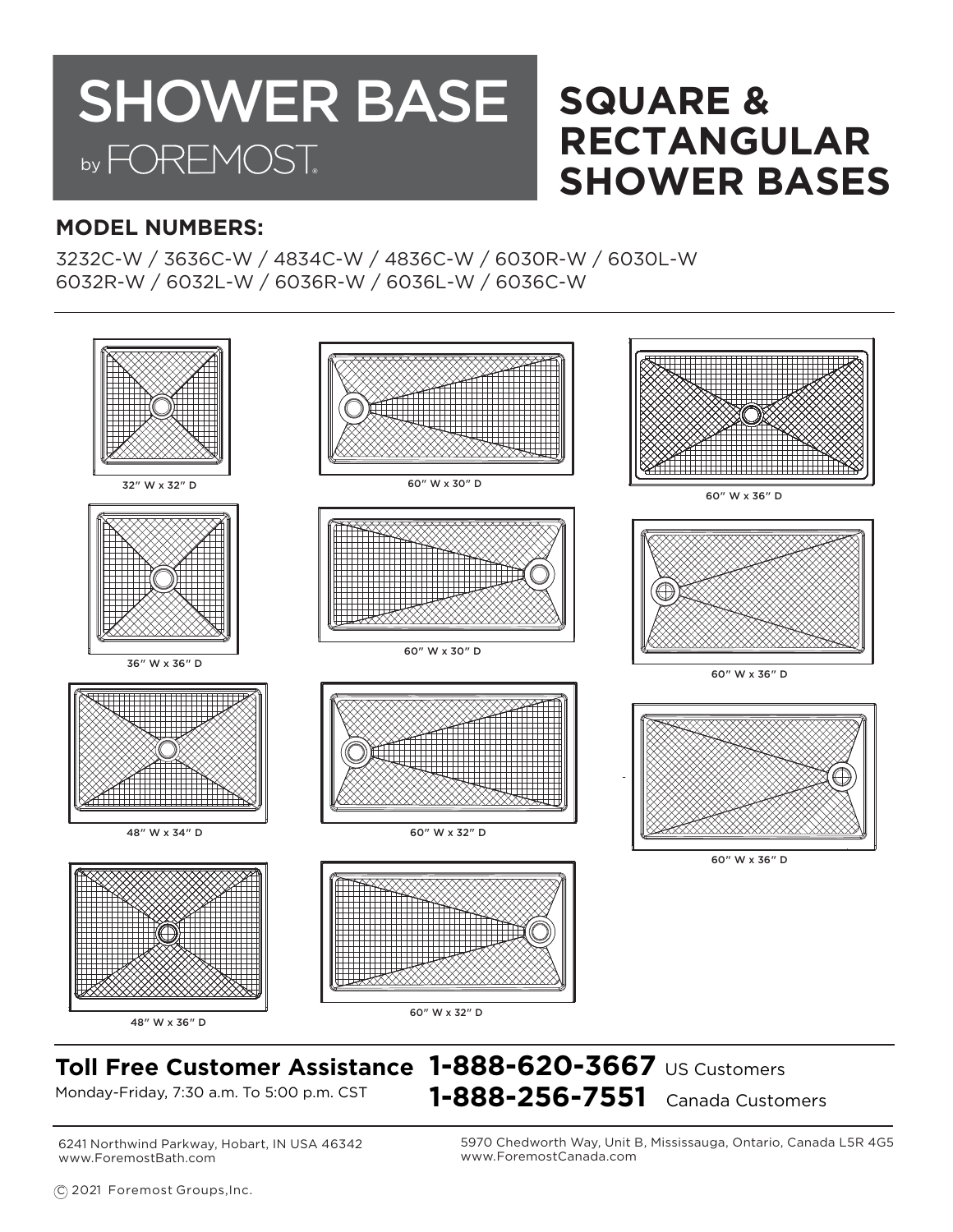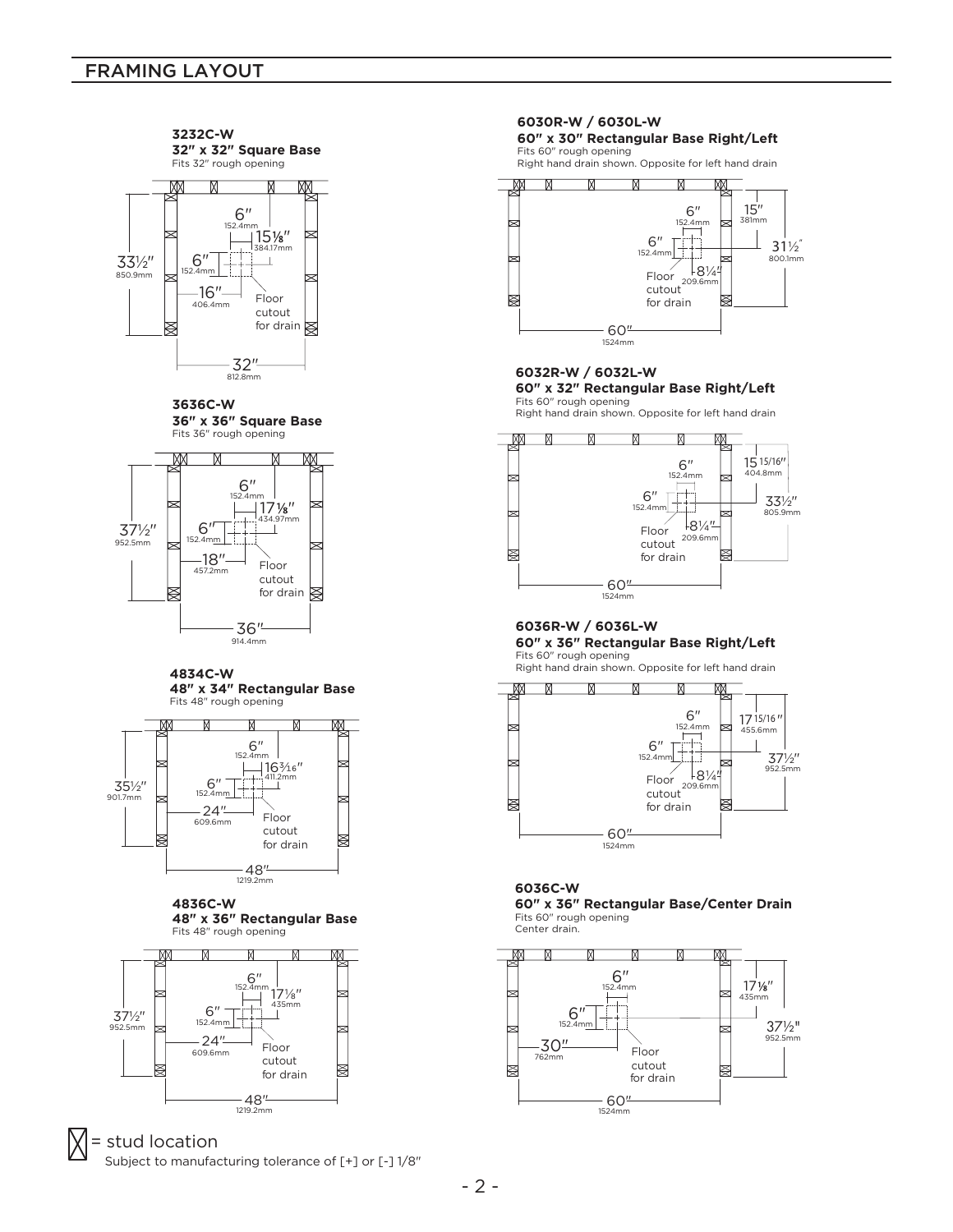#### NOT INCLUDED

Level Jigsaw Tape Measure Pencil Power Drill Safety Glasses 1/8" Drill Bit

### TOOLS REQUIRED SUPPLIES NEEDED

#### NOT INCLUDED

1-5/8" Flathead Screws Wood Shims Construction Adhesive Mortar Compound (optional) Drain Assembly Silicone Caulk for Drain

NOTE: Drain not included

#### PREPARATIONS

- To ensure the base is the correct color, peel away the blue protective film from base edges. Leave remaining film until installation is complete to protect finish.
- Allow the base to reach room temperature before installation.
- **Read installation instructions carefully before starting project.**
- Keep instructions for warranty information.
- Do not use plumber's putty. May result in product failure. Use a high grade silicone caulk or latex for all necessary locations.

## **WARNING**

**When installing the Jetcoat® Shower Wall System or other wall coverings such as synthetic**  composites, tile, marble, granite, etc., in conjunction with a Foremost<sup>®</sup> shower base.

The nailing flange of the base should be attached directly to the bare studs with backer board attached to the studs above the nailing flange. Wall materials are installed on the backer board extending down in front of the nailing flange and resting on the base. Failure to install your base in this configuration may cause problems with installation of the Jetcoat® walls or other wall covering materials.

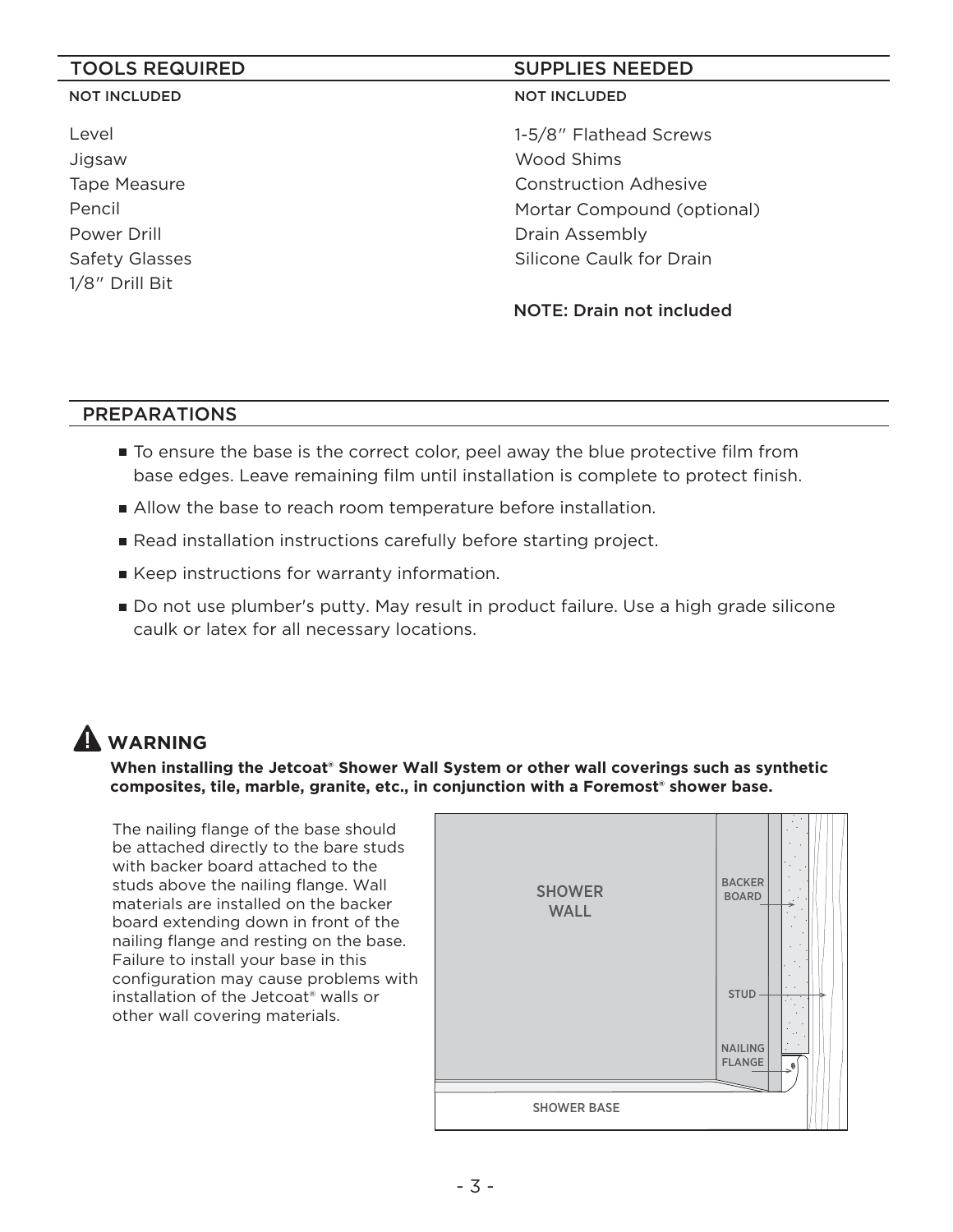#### INSTALLATION PROCEDURE

**1**

Framing should be done based on the rough opening noted on Pg 2 for each size base.

Framing studs should be plumb and square to sub-floor that will be under the base.

The existing floor must be clean, smooth, and level. Do not install shower base on open floor joists.

Cut hole in sub-floor as shown to accommodate drain (not included/see Pg 2 specifications). This should only be done once you have the base.

Trial fit base in prepared alcove. With base sitting flat on floor, check with level on top of base. Base should be level from front-to-back and side-to-side (Fig 1). **2**

If base is not level, install wood shims between<br>base feet and sub-floor as needed. base feet and sub-floor as needed.

Remove base from alcove.

**Optional:** If sub-floor is not level, a floor leveling compound (smooth mortar) or a similar quick-setting compound specifically made for leveling floors is an excellent way to fully support and level base instead of wood shims.

Apply construction adhesive to all feet and install base into alcove (Fig 2).

Level base with shims into construction adhesive under feet (Fig 3).

After base is leveled, if alcove is larger than base, shim between base and studs to create tight fit. Predrill hole using 1/8" drill bit. Then screw base flange to all studs (Fig 4).

#### **NOTE:**

**3**

Failure to screw flange to all studs will void warranty.



**FIG 1** Check to assure base is level by placing a level in a horizontal position on top of the threshold (front rim) of the base, sides and back.



**FIG 2** Apply construction adhesive to all feet.



**FIG 3** Apply shims under feet into adhesive as needed to level the base.



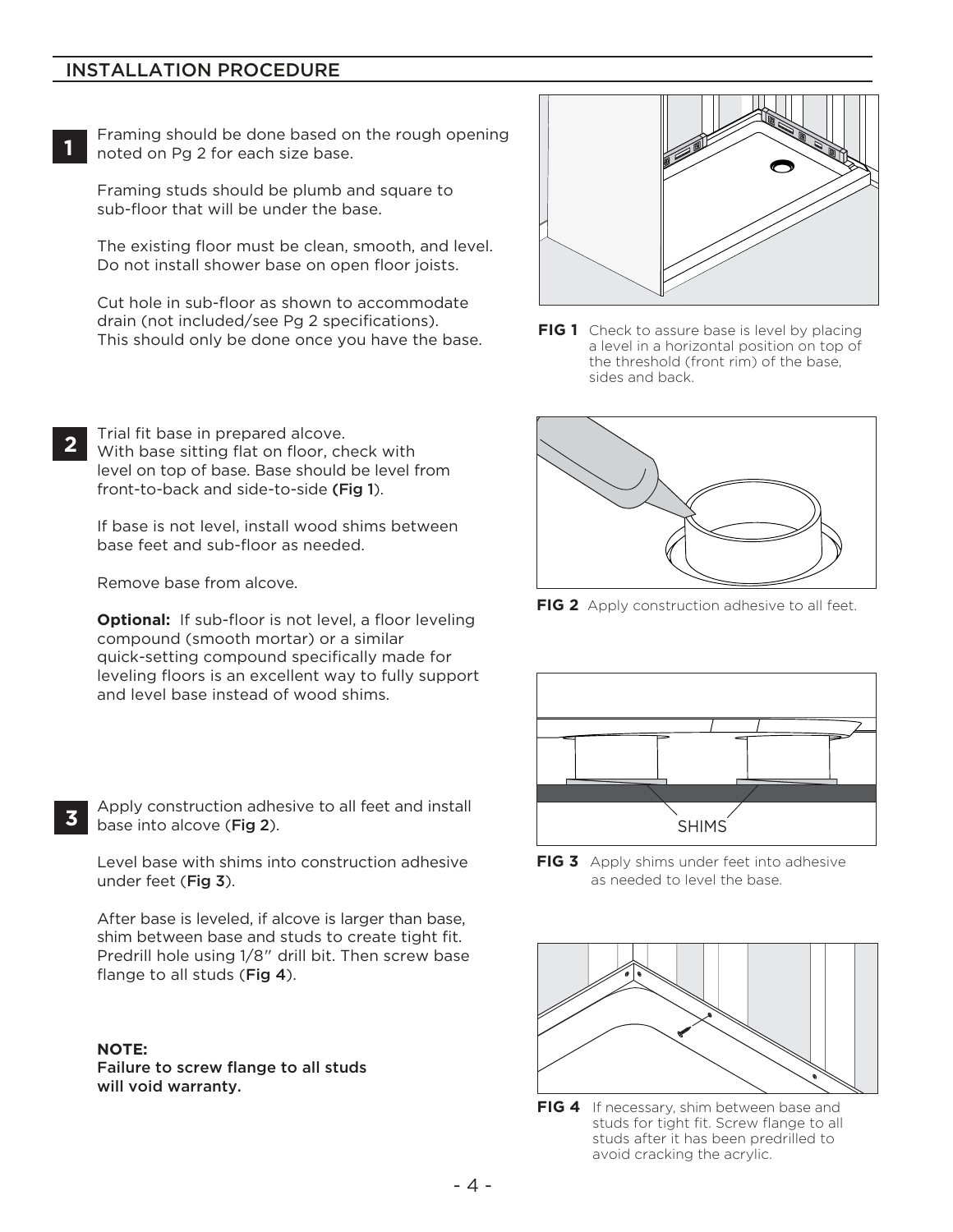#### CLEANING

- Do not use any abrasive cleaners or metal scrapers.
- If drywall mud or plaster gets on your shower, it may be carefully removed with a wooden scraper made from a piece of scrap wood.
- Adhesive may be removed with mineral spirits.
- Ideal cleaners are Formula 409®, Lysol Bathroom Cleaner® or Comet Gel®.



#### SCRATCH REMOVAL INSTRUCTIONS

For effective scratch removal and polishing, you will need to purchase these items:

- 1 Sheet 1000 Grit 3M® Wet-Dry sandpaper
- 1 Sheet 1500 Grit 3M® Wet-Dry sandpaper
- 1 Sheet 2000 Grit 3M® Wet-Dry sandpaper
- 1 small container of 3M® Rubbing Compound #05933

These items can be purchased at most auto supply stores that provide supplies to professional paint and body shops. Call before you go. Not all auto supply stores will have these items.

| Start sanding with 2000 grit paper. Use small squares of paper           |
|--------------------------------------------------------------------------|
| about 2" x 2" for all sanding and use lots of water. The water serves as |
| both a lubricant and to prevent residue buildup on the paper.            |
| Residue buildup shortens the effective life of the paper and may scratch |
| the surface you're trying to polish.                                     |

| 2 2000 grit paper is the finest grit available - the higher the number,      |
|------------------------------------------------------------------------------|
| the finer the grit. If you can't remove all of the scratches with 2000 grit, |
| switch to 1500 grit. Remember to wash the paper frequently with              |
| water as you sand.                                                           |

If all of the scratches can't be removed with 1500 grit, switch to 1000 grit. **3** This should remove most fine scratches. If you have deep scratches or a gouge, course paper may actually put more scratches than it removes.

- Once you have removed all of the scratches by sanding with the finest **4** paper possible, repeat the sanding process using successively finer grits of paper until you've once again sanded with 2000 grit.
- Now use 3M® rubbing compound #05933 on a soft, damp cloth. Polish **5** using considerable pressure to produce a smooth, shiny finish.

SCRATCH / SANDPAPER GUIDE

SUPERFICIAL SCRATCH 2000 grit

> LIGHT SCRATCH 1500 – 2000 grit

MEDIUM SCRATCH 1000 – 2000 grit

DEEP GOUGE 600 – 2000 grit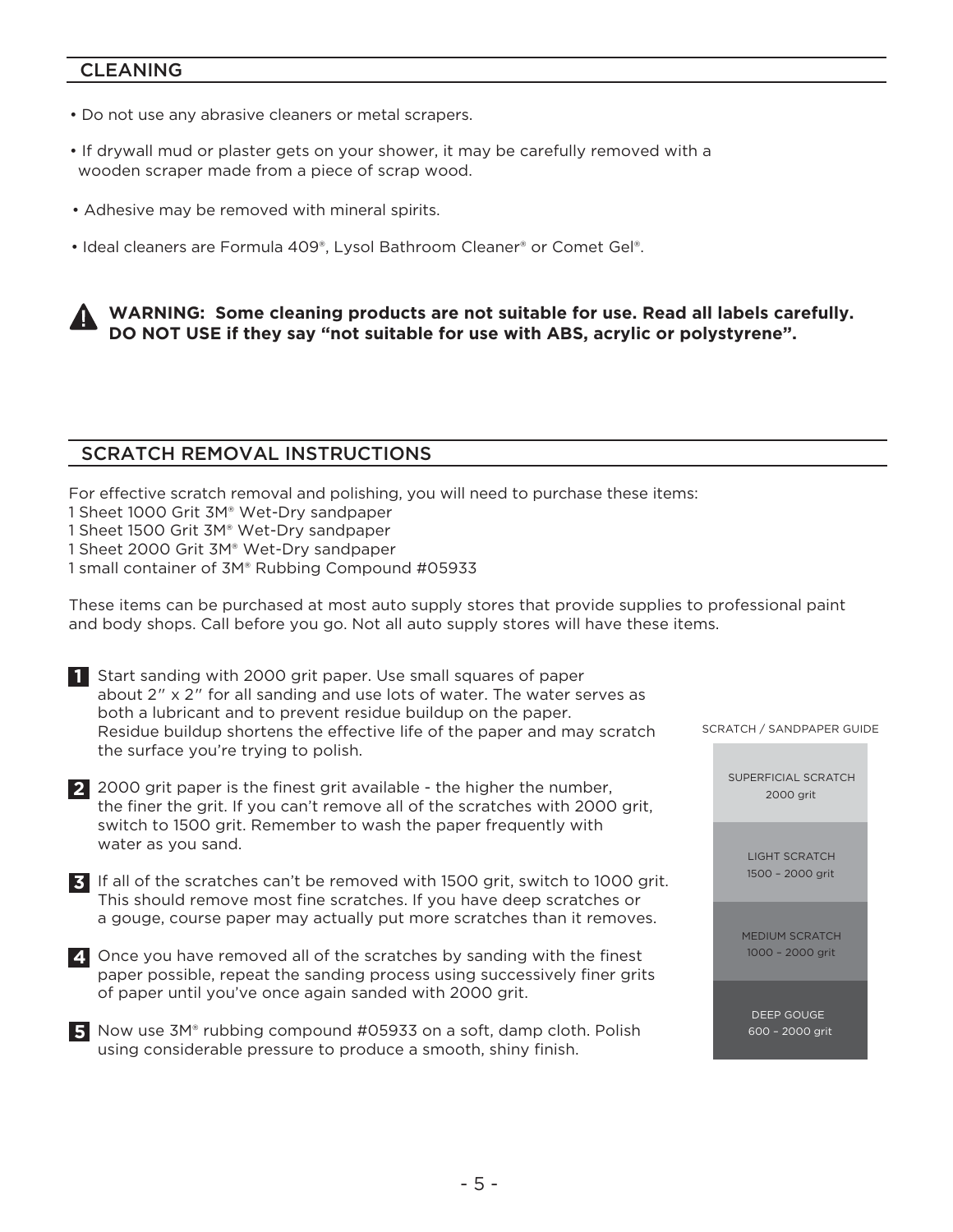

## **ATTENTION CONSUMER:**

## IMPORTANT ACRYLIC SHOWER BASE WARRANTY INFORMATION

## PLEASE DO NOT DISCARD

Thank you for your purchase of a shower base from Foremost® Groups, Inc.

In order to be eligible for product warranty, please register your base on our website within two (2) weeks of installation. Go to:

**www.ForemostBath.com/registration**

and follow the instructions.

For any questions or comments about your new shower base, please contact our Customer Service at:

US CUSTOMERS:

CANADA CUSTOMERS:



**foremostcanada@foremostgroups.com**

5970 Chedworth Way, Unit B Mississauga, Ontario, Canada L5R 4G5

**1-888-620-3667 kandbservice@foremostgroups.com**

> 6241 Northwind Parkway Hobart, IN USA 46342

C 2021 Foremost®Groups,Inc.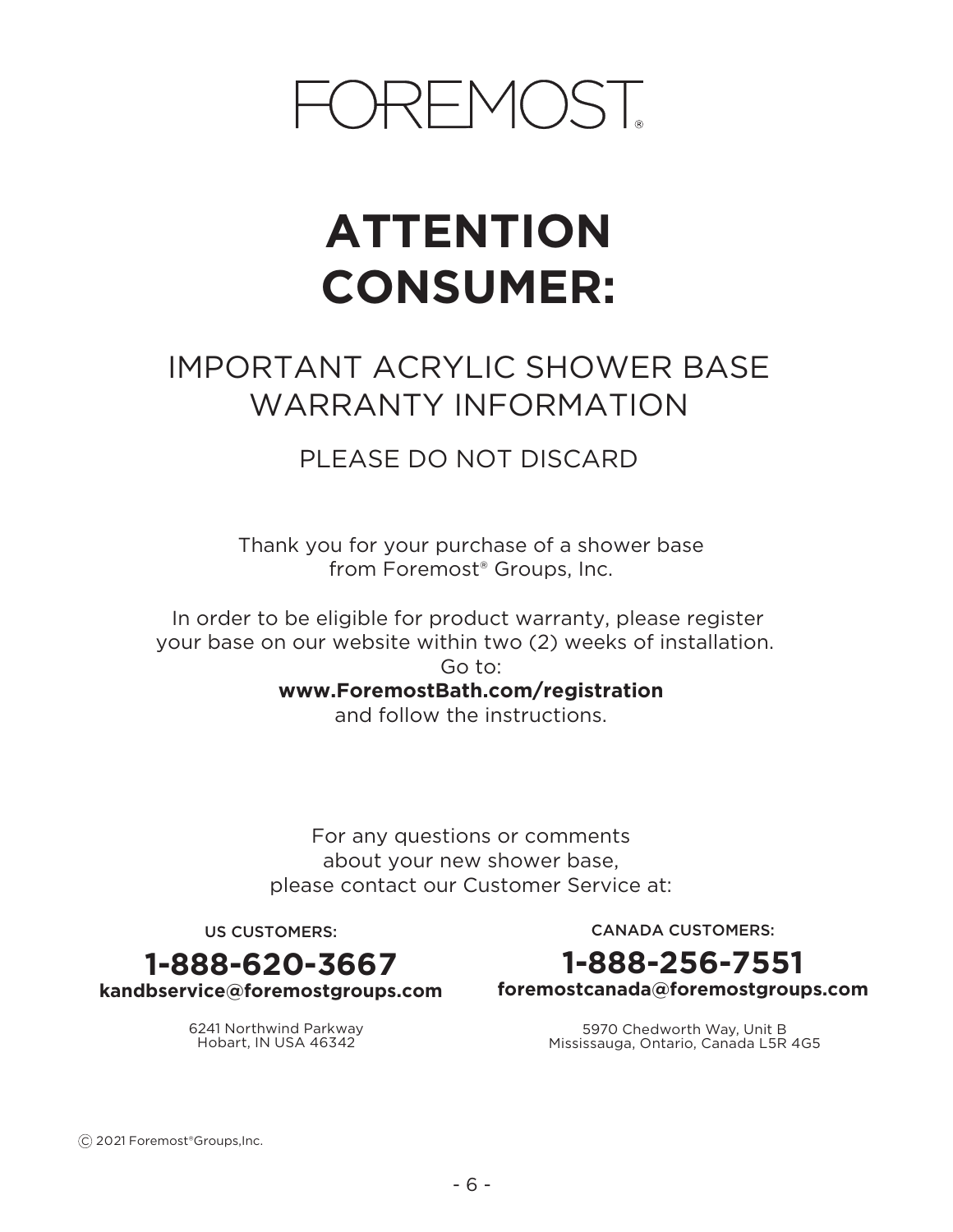## **BASES DE DUCHA CUADRADAS Y RECTANGULARES SHOWER BASE** by FOREMOST.

## **NÚMERO DE MODELO:**

3232C-W / 3636C-W / 4834C-W / 4836C-W / 6030R-W / 6030L-W 6032R-W / 6032L-W / 6036R-W / 6036L-W / 6036C-W



## **Asistencia gratuita al cliente 1-888-620-3667** Clientes de EE. UU.

De lunes a viernes de 7:30 a.m. a 5:00 p.m. CST. **1-888-256-7551** Clientes de Canadá

6241 Northwind Parkway, Hobart, IN USA 46342 www.ForemostBath.com

5970 Chedworth Way, Unit B, Mississauga, Ontario, Canada L5R 4G5 www.ForemostCanada.com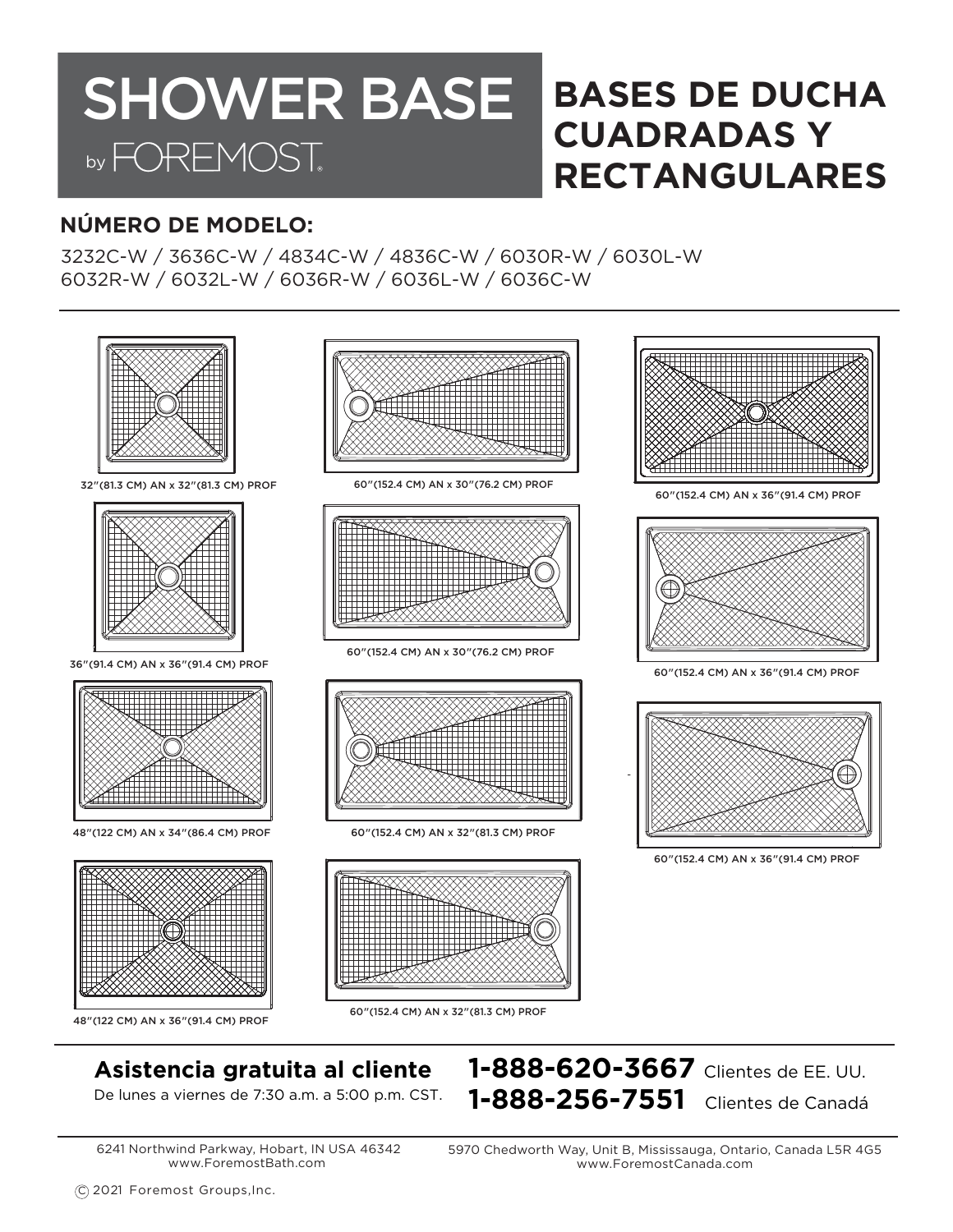#### DISEÑO DEL ENMARCADO

**3232C-W Base cuadrada de 32 plg (81.3 cm) x 32 plg (81.3 cm)** Se adapta a una abertura sin acabado de 32 plg (81.3 cm)



#### **3636C-W Base cuadrada de**

**36 plg (91.44 cm) x 36 plg (91.44 cm)** Se adapta a una abertura sin acabado de 36 plg (91.44 cm)



#### **4834C-W**

#### **Base rectangular de 48 plg (121. 9 cm) x 34 plg (86.4 cm)**

Se adapta a una abertura sin acabado de 48 plg (121.92 cm)



#### **4836C-W Base rectangular de 48 plg (121. 92 cm) x 36 plg (91.44 cm)**

Se adapta a una abertura sin acabado de 48 plg (121.92 cm)



= Localización del montante Sujeto a la tolerancia de fabricación de [+] o [-] 1/8"

#### **6030R-W / 6030L-W Drenaje derecho/izquierdo de base rectangular de 60 plg x 30 plg (152.4 cm x 76.2 cm)**

Se adapta a una abertura sin acabado de 60 plg (152.4 cm) Se muestra el desagüe del lado derecho. Frente al desagüe izquierdo



#### **6032R-W / 6032L-W Drenaje derecho/izquierdo de base rectangular de 60 plg x 32 plg (152.4 cm x 81.3 cm)**

Se adapta a una abertura sin acabado de 60 plg (152.4 cm) Se muestra el desagüe del lado derecho. Frente al desagüe izquierdo



#### **6036R-W / 6036L-W Drenaje derecho/izquierdo de base rectangular de 60 plg x 36 plg (152.4 cm x 91.44 cm)**

Se adapta a una abertura sin acabado de 60 plg (152.4 cm) Se muestra el desagüe del lado derecho. Frente al desagüe izquierdo



#### **6036C-W Desagüe central / base rectangular de 60 plg x 36 plg (152.4 cm x 91.44 cm)**

Se adapta a una abertura sin acabado de 60 plg (152.4 cm) Desagüe central

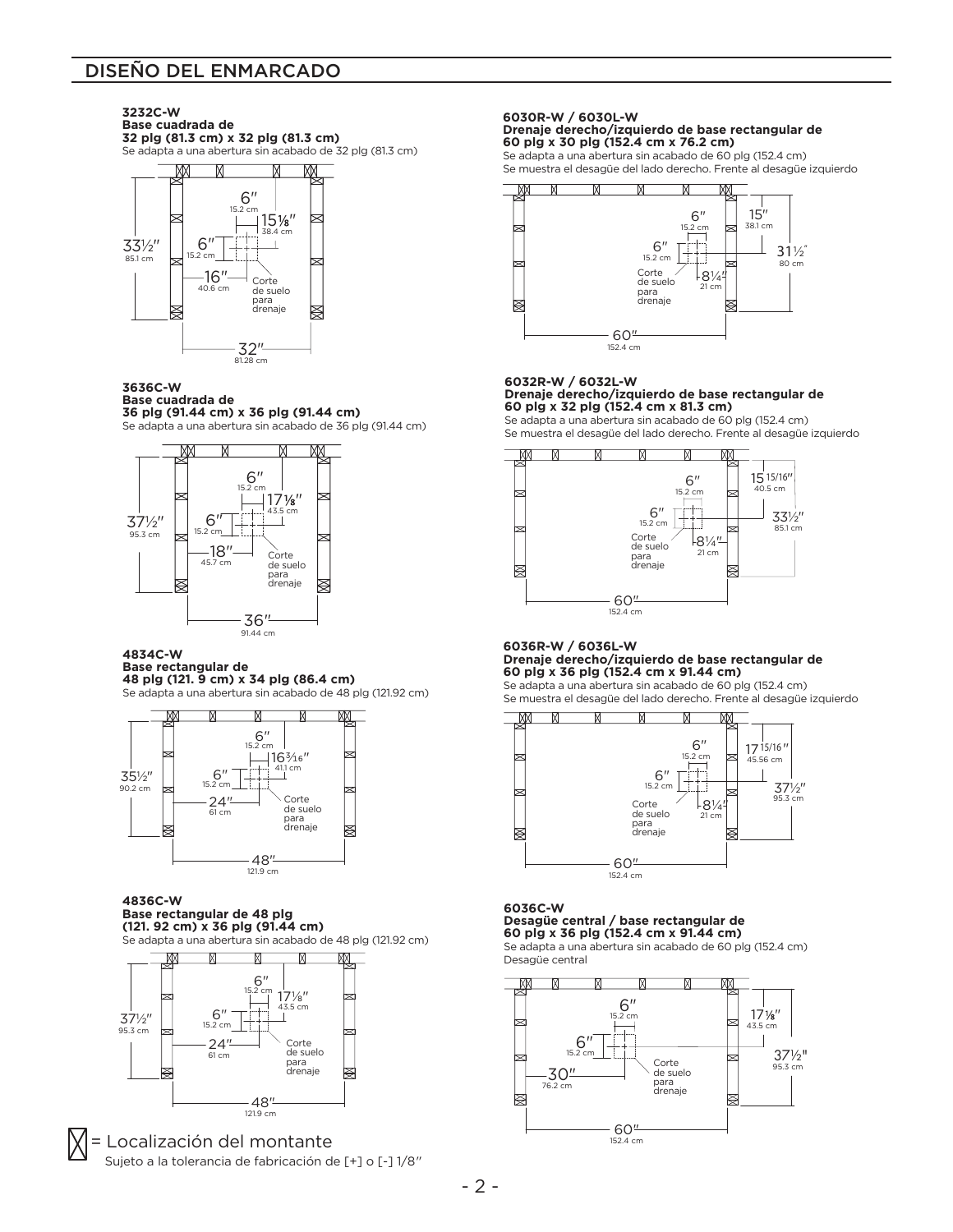#### HERRAMIENTAS NECESARIAS SUMINISTROS NECESARIOS

#### NO SE INCLUYEN

Nivel Sierra caladora Cinta de Medir Lápiz Taladro eléctrico Gafas de seguridad Broca de Taladro de 1/8"

#### NO SE INCLUYEN

Tornillos de cabeza plana de 1⅝" Cuñas de madera Adhesivo para Construcción Compuesto para mortero (opcional) Ensamblaje de desagüe Pasta selladora de silicona para desagüe

NOTA: Desagüe no incluido

### COMENZANDO TU INSTALACIÓN

- Para asegurarte de que la base sea del color correcto, retira la película protectora azul de los bordes de la base. Deja la película restante hasta que se complete la instalación para proteger el acabado.
- Deja que la base alcance la temperatura ambiente antes de la instalación.
- Lee atentamente las instrucciones de instalación antes de comenzar el proyecto.
- Conserva las instrucciones para obtener información sobre la garantía.
- No uses masilla de plomero. Puede resultar en fallas del producto. Usa una pasta selladora de silicona de alta calidad o látex para todas las ubicaciones necesarias.

## **ADVERTENCIA**

**Al instalar el sistema de pared de ducha Jetcoat® u otros revestimientos de pared como compuestos sintéticos, baldosas, mármol, granito, etc., junto con una base de ducha Foremost®.**

La brida de clavado de la base debe fijarse directamente a los montantes con un tablero de respaldo unida a los montantes sobre la brida de clavado. Los materiales de la pared se instalan en el tablero de respaldo que se extiende hacia abajo frente a la brida de clavado y descansa sobre la base. No instalar la base en esta configuración puede causar problemas con la instalación de las paredes Jetcoat® u otros materiales de revestimiento de paredes.

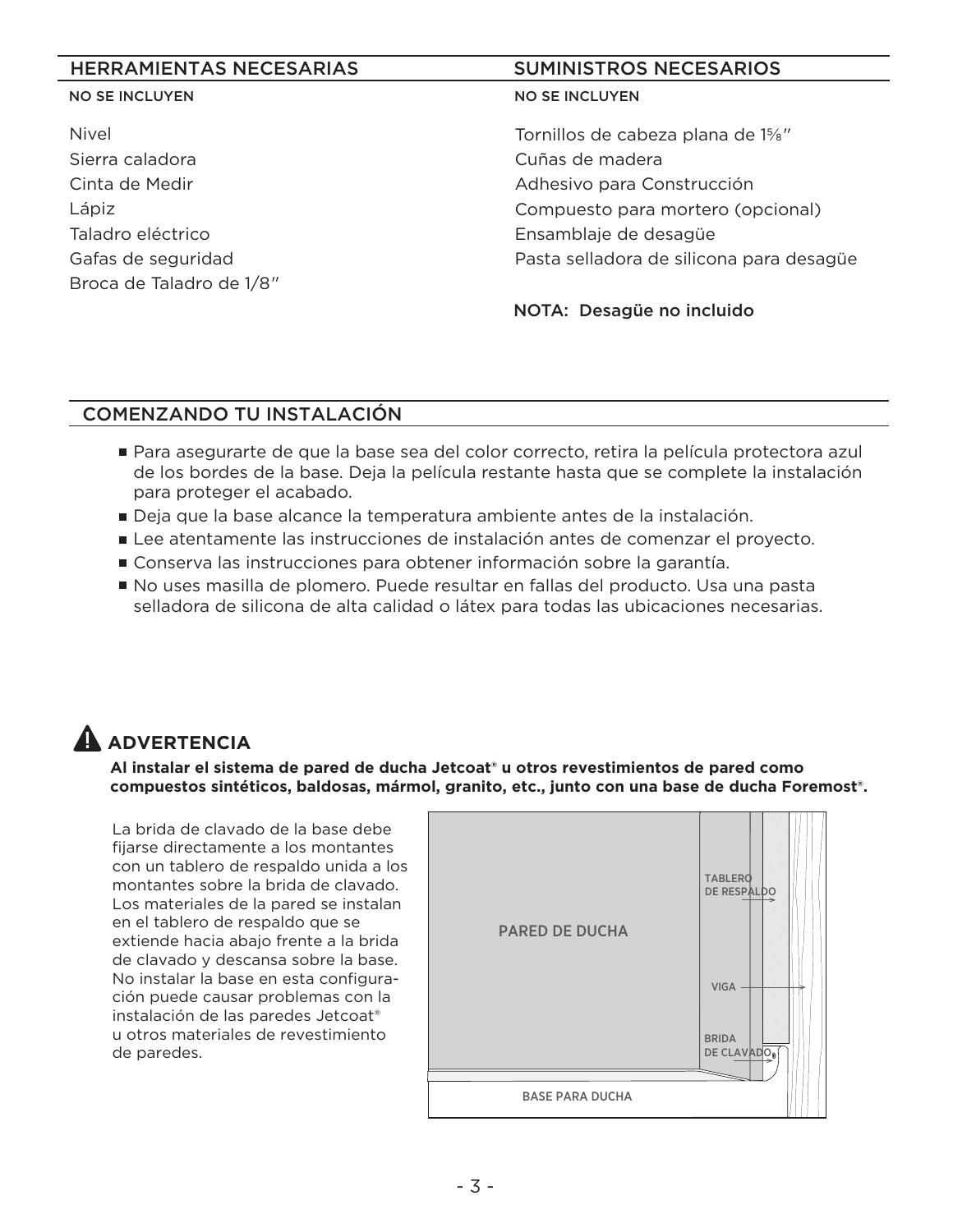#### INSTALACIÓN DE LA BASE

El enmarcado se debe hacer basándose en la abertura sin terminar que se indica en la página 2 para cada tamaño de base.

Los montantes de la estructura deben estar a plomo y en escuadra al contrapiso que estará debajo de la base.

El piso existente debe estar limpio, liso y nivelado. No instales la base de la ducha en vigas de piso abierto.

Orificio para el desagüe en el subsuelo como se muestra para acomodar el desagüe (no incluido / consulta las especificaciones de la página 2). Esto solo debe hacerse una vez que tengas la base.

Prueba la base en la zona de preparación. Con la base apoyada en el piso, verifica el nivel en la parte superior de la base. La base debe estar nivelada de adelante hacia atrás y de lado a lado (Fig. 1). **2**

Si la base no está nivelada, instala cuñas de madera **A** entre las patas de la base y el contrapiso según sea necesario.

Retira la base de la zona del nicho.

**Opcional:** Si el contrapiso no está nivelado, un compuesto nivelador de piso (mortero liso) o un compuesto de fraguado rápido similar hecho específicamente para nivelar pisos es una excelente manera de apoyar y nivelar la base completamente en lugar de las cuñas de madera.

**3**

**1**

Aplica adhesivo de construcción en todas las patas e instala la base en el nicho (Fig. 2).

Nivela la base con cuñas en el adhesivo de construcción debajo de los pies (Fig. 3).

Después de nivelar la base, si el nicho es más grande que la base, calza entre la base y los montantes para crear un orificio pretaladrado de ajuste perfecto con una broca de 1/8". Luego atornilla la brida de la base a todos los pernos (Fig. 4).

#### **NOTA:**

**El no atornillar la brida a todos los pernos anulará la garantía.**



**FIG 1** Verifica que la base esté nivelada colocando un nivel en posición horizontal encima del umbral (borde frontal) de la base, los lados y la parte posterior.



**FIG 2** Aplica adhesivo de construcción en todos las patas.



**FIG 3** Aplica cuñas debajo de los patas en el adhesivo según sea necesario para nivelar la base.



**FIG 4** Si es necesario, calza entre la base y los montantes para un ajuste perfecto. Atornilla la brida a todos los montantes después de que se haya perforado previamente para evitar agrietar el acrílico.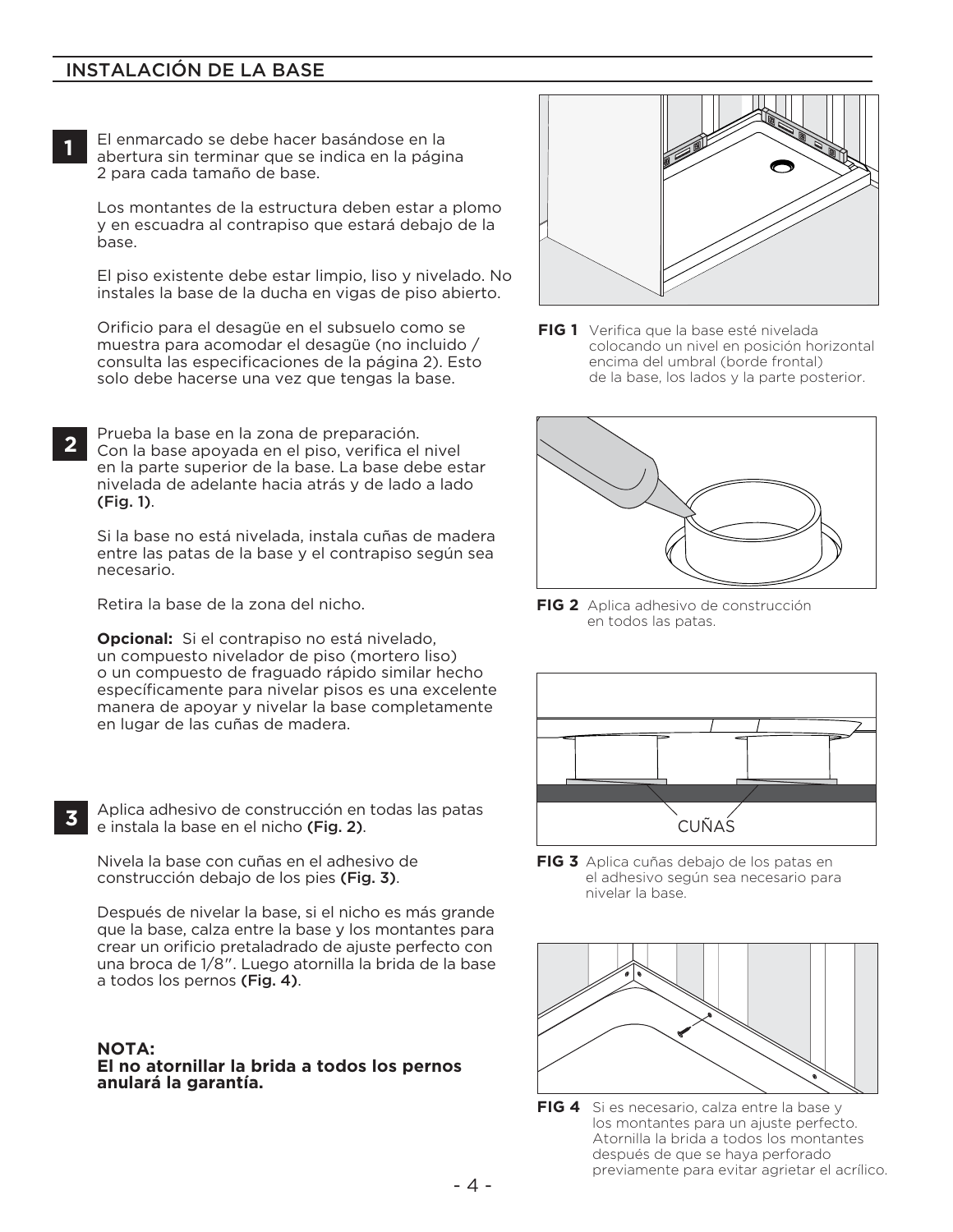#### LIMPIEZA

- No uses limpiadores abrasivos o raspadores metálicos.
- Si el yeso o barro de drywall entra en la base de la ducha, se puede quitar cuidadosamente con un raspador de madera hecho con un recorte de madera.
- El adhesivo puede removerse con alcoholes minerales.
- Los limpiadores ideales son Formula 409®, Lysol Bathroom Cleaner® o Comet Gel®.

### **ADVERTENCIA: Algunos productos de limpieza no deben usarse. Lee cuidadosamente todas las etiquetas.**

**NO USAR si dice «No es adecuado para usar con ABS, acrílico o poliestireno».**

#### INSTRUCCIONES PARA ELIMINAR RAYONES

Para quitar los rayones y pulir de manera efectiva, deberás comprar estos artículos: 1 hoja de papel de lija 3M® seco/al agua, grano 1000 1 hoja de papel de lija 3M® seco/al agua, grano 1500 1 hoja de papel de lija 3M® seco/al agua, grano 2000 1 recipiente pequeño de compuesto para frotar 3M® # 05933

Estos artículos se pueden comprar en la mayoría de las tiendas de suministros para automóviles que brindan suministros a talleres profesionales de pintura y carrocería. Llama antes de ir. No todas las tiendas de suministros para automóviles tendrán estos artículos.



 **1** Comienza a lijar con papel de grano 2000. Usa cuadrados pequeños de papel de 2 plg x 2 plg (5.1 cm x 5.1 cm) para todo el lijado y usa suficiente agua. El agua sirve como lubricante y para prevenir la acumulación de residuos en el papel. La acumulación de residuos reduce la vida efectiva del papel y puede rayar la superficie que intentas pulir.

El papel de grano 2000 es el más fino disponible: cuanto mayor **2** sea el número, más fino será el grano. Si no puedes eliminar todos los rayones con grano 2000, cambia a grano 1500. Recuerda lavar el papel con agua frecuentemente mientras lijas.

**3** Si no puedes eliminar todos los rayones con el grano 1500, cambia al grano 1000. Este debe eliminar los rayones más pequeños. Si tienes rayones profundos o ranuras, el papel áspero puede provocar más rayones de los que quita.

Una vez que has eliminado todos los rayones lijando con el papel **4** de lija más fino posible, repite el proceso de lijado usando papeles de grano sucesivamente más fino hasta que nuevamente hayas lijado con el grano 2000.

Ahora usa el compuesto para frotar 3M® # 05933 en un paño suave **5** y húmedo. Pule ejerciendo una presión considerable hasta obtener un acabado suave y brillante.

GUÍA DE RAYONES / PAPEL DE LIJA

RAYÓN SUPERFICIAL Grano 2000

RAYÓN LIGERO Grano 1500-2000

RAYÓN MEDIANO Grano 1000-2000

RAYÓN PROFUNDO Grano 600-2000

- 5 -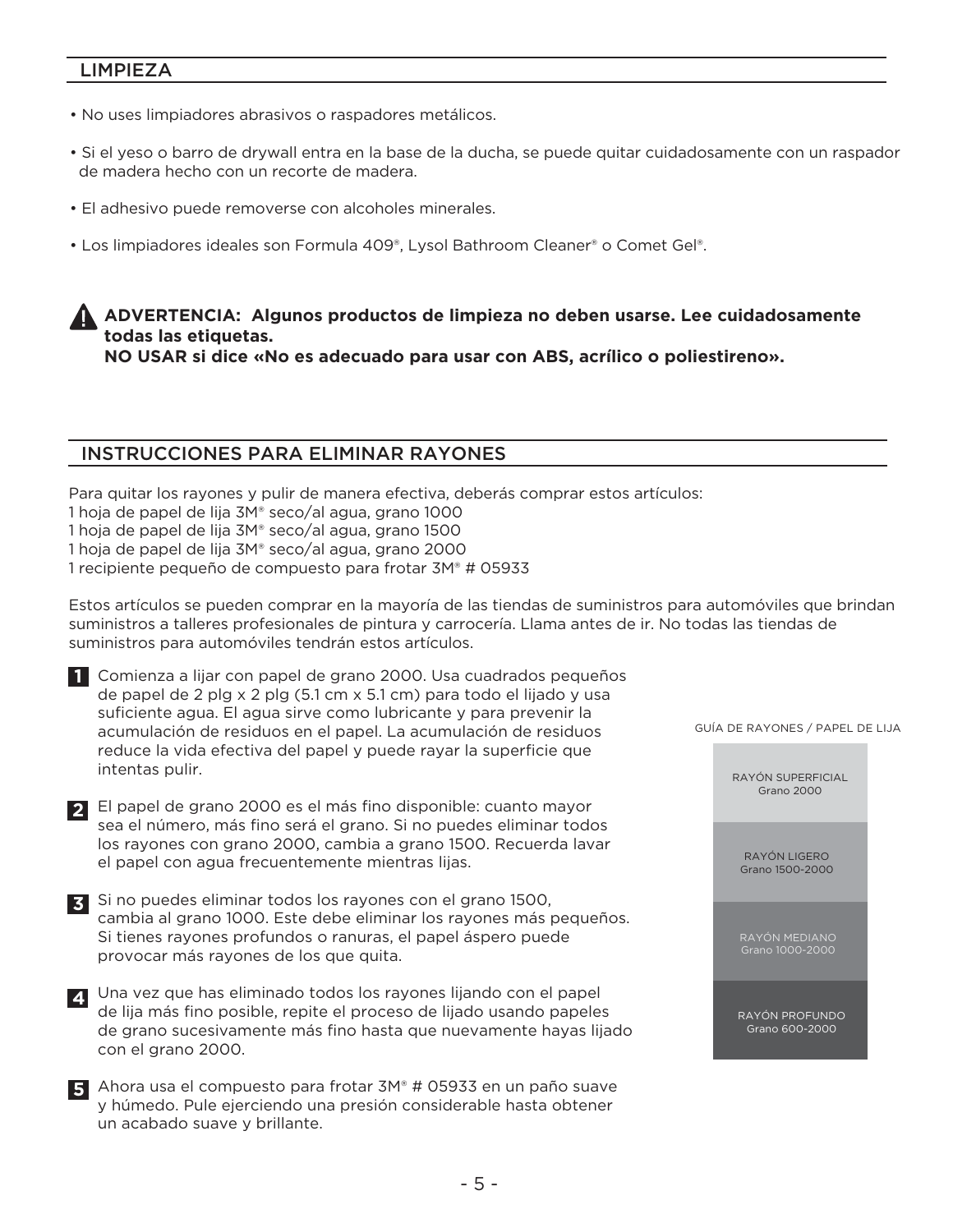# OREMOST

# **ATENCIÓN CONSUMIDOR:**

## IMPORTANTE BASE PARA DUCHA DE ACRILICO INFORMACIÓN DE LA GARANTÍA

## POR FAVOR, NO DESECHAR

Gracias por comprar una base de ducha de Foremost® Groups, Inc

Para ser elegible para la garantía del producto, registra la base en nuestro sitio web dentro de las dos (2) semanas posteriores a la instalación. Ir a: **www.ForemostBath.com/registration**

y sigue las instrucciones.

Para cualquier pregunta o comentario sobre tu nueva base de ducha, comunícate con nuestro Servicio de Atención al Cliente en:

CLIENTES DE LOS EE. UU.

**1-888-620-3667**

**kandbservice@foremostgroups.com**

6241 Northwind Parkway Hobart, IN USA 46342

CLIENTES DE CANADÁ:

## **1-888-256-7551**

**foremostcanada@foremostgroups.com**

5970 Chedworth Way, Unit B Mississauga, Ontario, Canada L5R 4G5

C 2021 Foremost®Groups,Inc.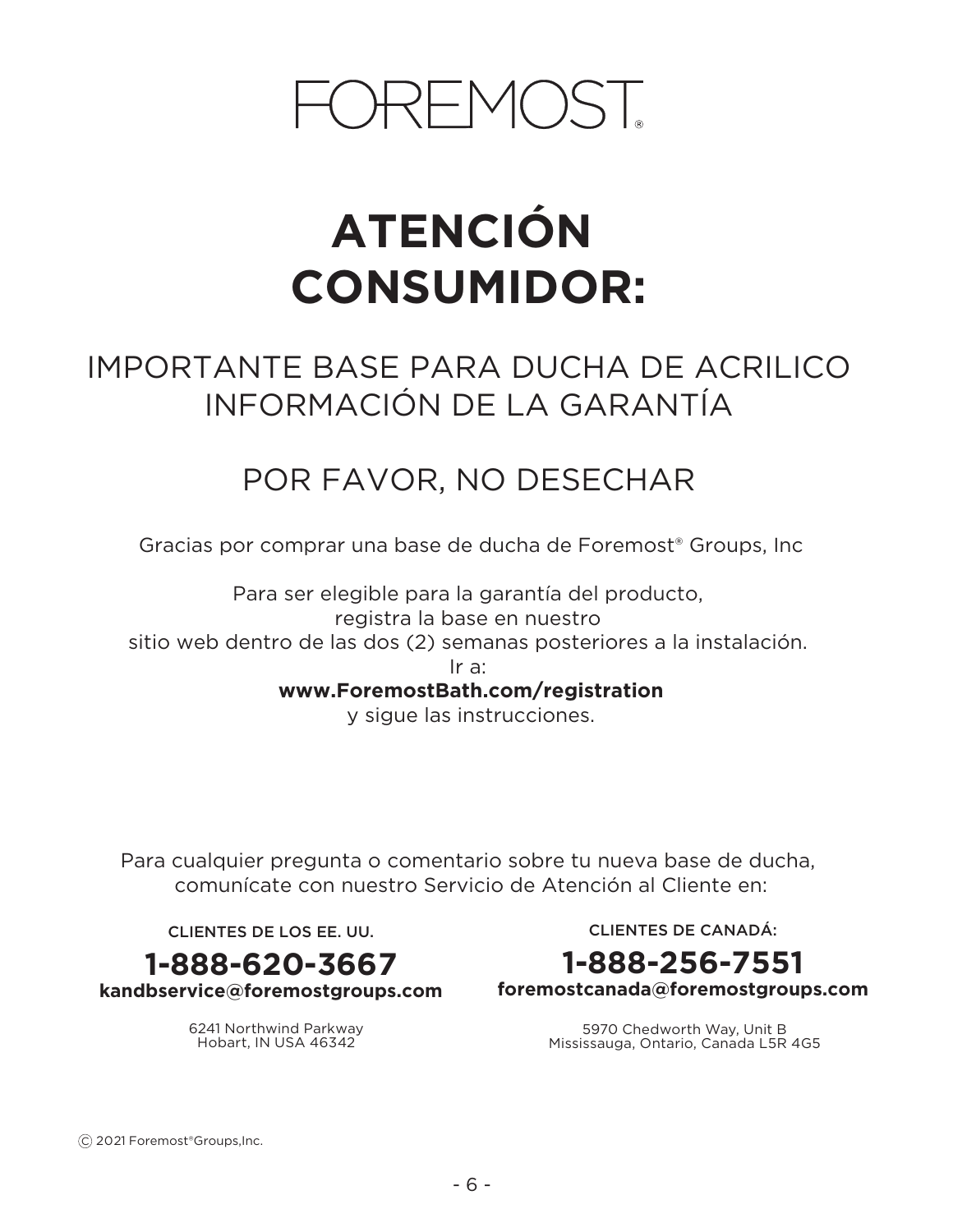## **BACS DE DOUCHE CARRÉS ET RECTANGULAIRES** SHOWER BASE by FOREMOST.

## **NUMÉROS DE MODÈLES :**

3232C-W / 3636C-W / 4834C-W / 4836C-W / 6030R-W / 6030L-W 6032R-W / 6032L-W / 6036R-W / 6036L-W / 6036C-W



## **Ligne d'assistance à la clientèle sans frais 1 888 620-3667** pour les clients des États-Unis Du lundi au vendredi entre 7h30 et 17h00, HNC **1888 256-7551** pour les clients du Canada

6241 Northwind Parkway, Hobart, IN USA 46342 www.ForemostBath.com

5970 Chedworth Way, Unit B, Mississauga, Ontario, Canada L5R 4G5 www.ForemostCanada.com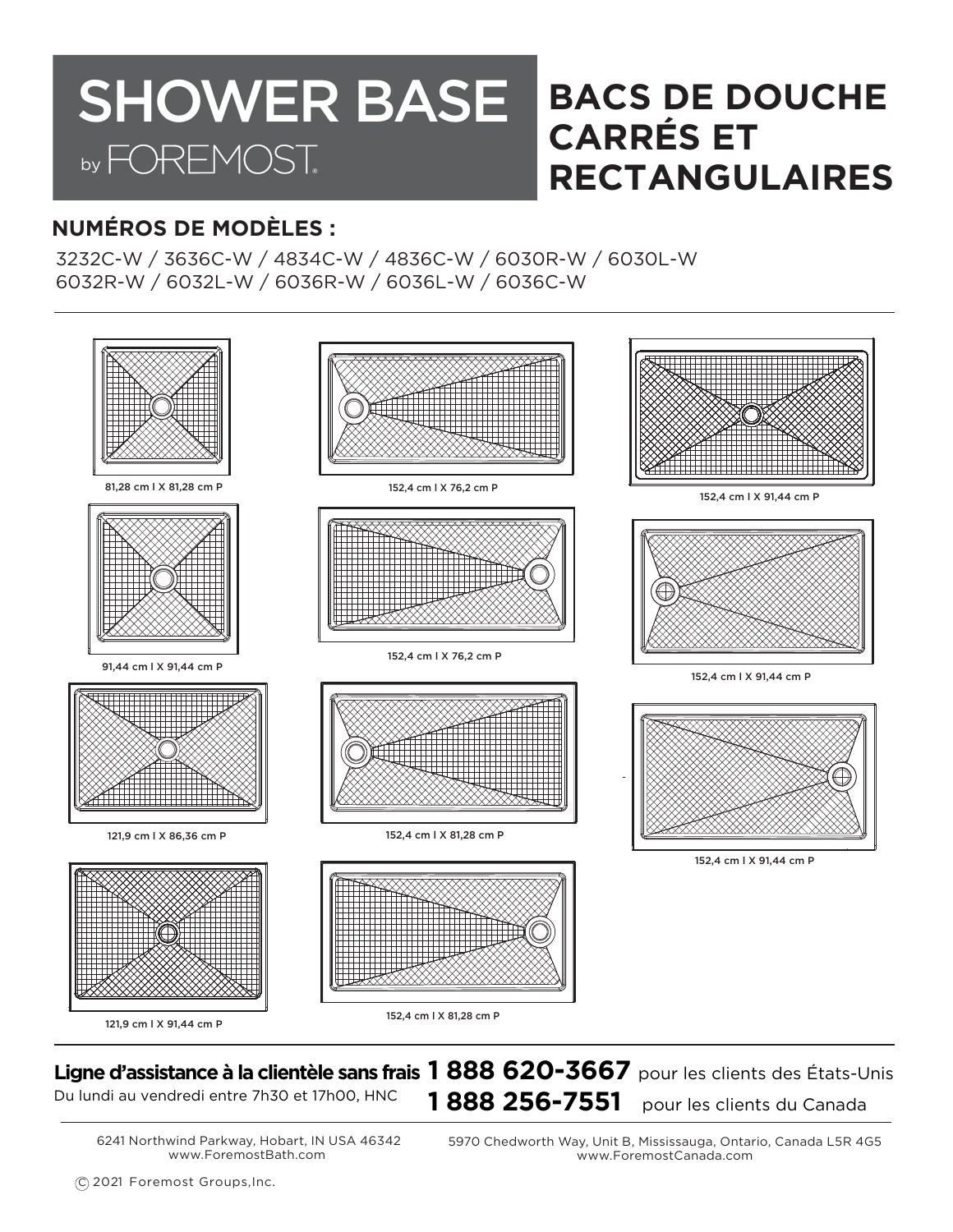#### AGENCEMENT DE L'ENCADREMENT



**Bac carré de 81,28 cm x 81,28 cm**

**3232C-W** 

**3636C-W**





#### **4834C-W**

#### **Bac rectangulaire de 121,9 cm x 86,36 cm** Convient aux ouvertures brutes de 121,9 cm



#### **4836C-W**

**Bac rectangulaire de 121,9 cm x 91,44 cm** Convient aux ouvertures brutes de 121,9 cm



#### = Emplacement du montant En fonction d'une tolérance de fabrication de [+] ou [-] 3,17 mm

#### **6030R-W / 6030L-W Bac rectangulaire de 152,4 cm x 76,2 cm**

**avec évacuation à droite/gauche** Convient aux ouvertures brutes de 152,4 cm

Évacuation à droite illustrée. À l'opposé pour une évacuation à gauche



Ī

#### **6032R-W / 6032L-W Bac rectangulaire de 152,4 cm x 81,28 cm avec évacuation à droite/gauche** Convient aux ouvertures brutes de 152,4 cm

Évacuation à droite illustrée. À l'opposé pour une évacuation à gauche



#### **6036R-W / 6036L-W Bac rectangulaire de 152,4 cm x 91,44 cm avec évacuation à droite/gauche**

Convient aux ouvertures brutes de 152,4 cm

Évacuation à droite illustrée. À l'opposé pour une évacuation à gauche



#### **6036C-W Bac rectangulaire de 152,4 cm x 91,44 cm avec évacuation au centre**

Convient aux ouvertures brutes de 152,4 cm Évacuation au centre

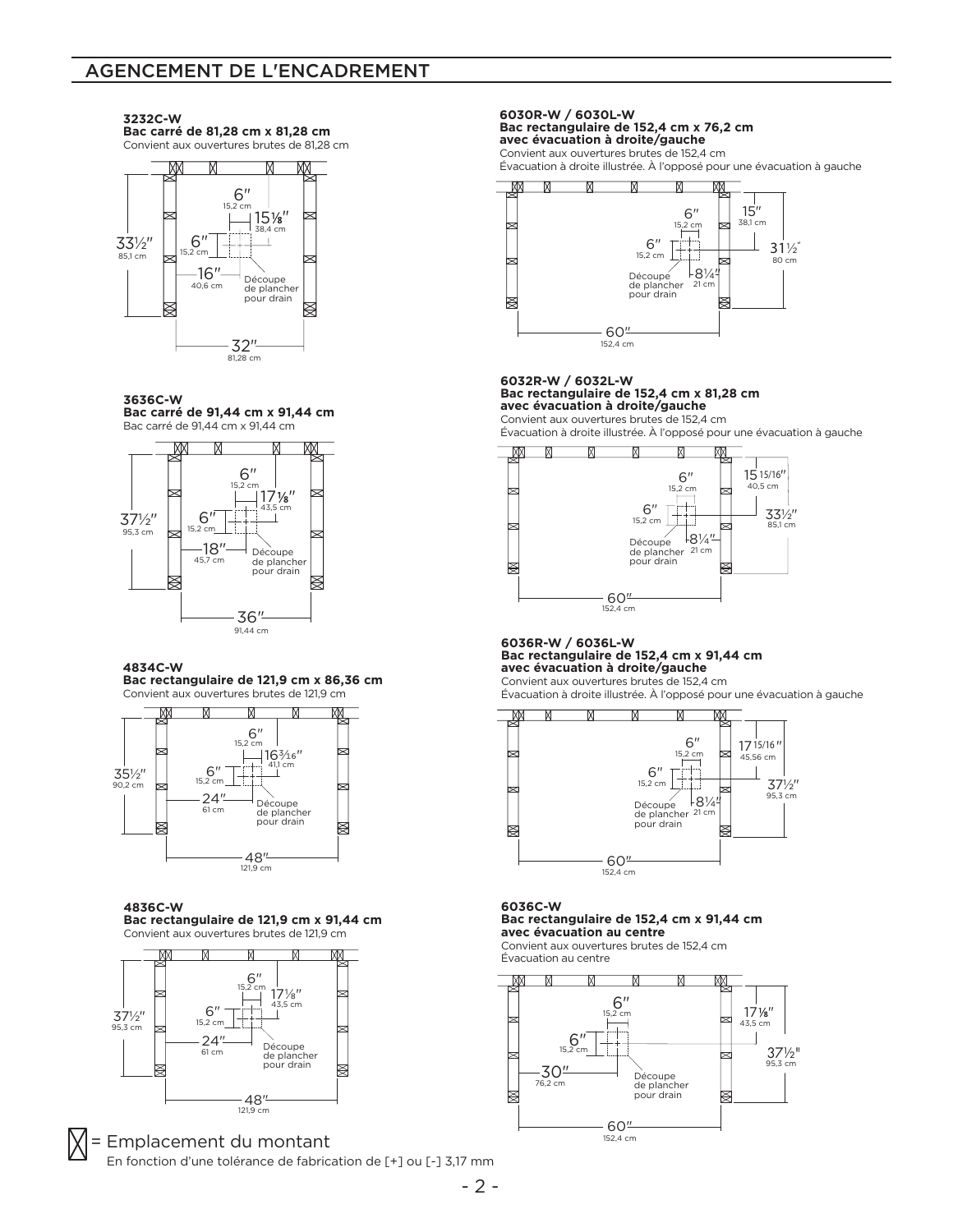#### NON COMPRIS

Niveau Scie sauteuse Ruban à Mesurer Crayon Perceuse électrique Lunettes de protection Mèche de perceuse de 1/8 po (3 mm)

#### OUTILS REQUIS **EXECUTES A** REQUISES **FOURNITURES** REQUISES

#### NON COMPRIS

Vis à tête plate de 1 5/8 po Cales en bois Adhésif de construction Composé de mortier (facultatif) Évacuation Calfeutre à la silicone pour l'évacuation

REMARQUE : Évacuation non comprise

### PRÉPARATION

- Pour vous assurer que le bac est de la bonne couleur, décollez la pellicule de protection bleue des rebords du bac. Laissez le reste de la pellicule en place jusqu'à ce que l'installation soit terminée, pour protéger le fini.
- Laissez le bac atteindre la température ambiante avant l'installation.
- Lisez les instructions d'installation avec soin avant d'entamer le projet.
- Conservez les instructions pour les renseignements de garantie.
- N'utilisez pas de mastic de plomberie. Cela pourrait causer la défaillance du produit. Utilisez un calfeutre à la silicone ou latex de qualité supérieure pour tous les emplacements nécessaires.

## **A** AVERTISSEMENT

**Lors de l'installation de la cabine de douche Jetcoat® ou d'autres revêtements muraux tels que les matériaux composites synthétiques, les carreaux, le marbre, le granit, etc., de concert avec un bac de douche Foremost®.**

La bride de clouage du bac doit être fixée directement sur les montants, avec une planche d'appui fixée aux montants au-dessus de la bride de clouage. Les matériaux muraux sont installés sur la planche d'appui, s'étendant sur l'avant de la bride de clouage et en reposant sur le bac. Défaut d'installation le bac de cette façon peut causer des problèmes avec l'installation des parois Jetcoat® ou d'autres matériaux de revêtement mural.

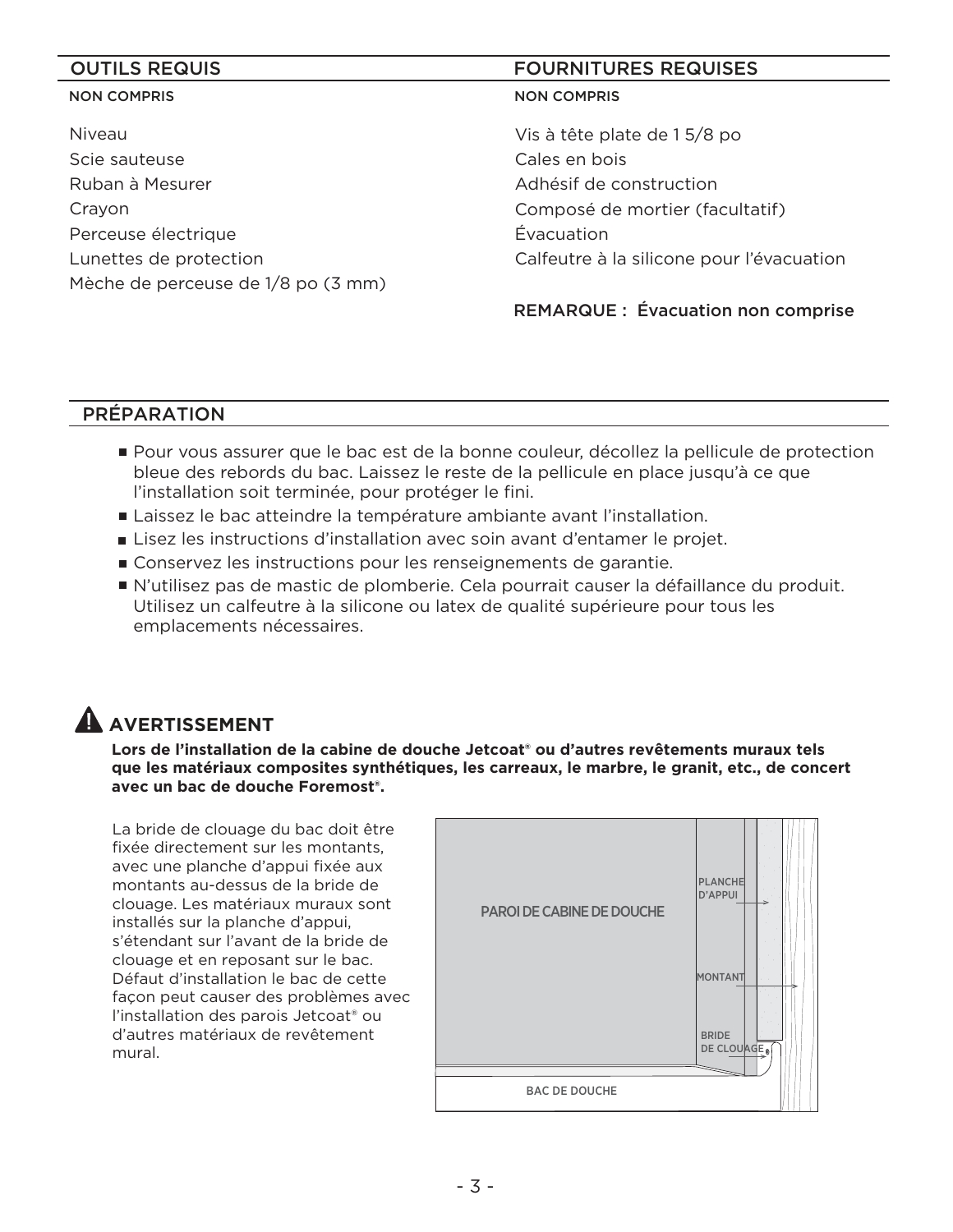### PROCÉDURE D'INSTALLATION

L'encadrement doit être réalisé en fonction de l'ouverture brute notée à la pge 2 pour chaque taille de bac.

Les montants de l'encadrement doivent être aplomb et d'équerre avec le sous-plancher qui se trouvera sous le bac.

Le plancher existant doit être propre, lisse et de niveau. N'installez pas le bac de douche sur des solives de plancher ouvertes.

Découpez un trou dans le sous-plancher comme illustré, pour convenir à l'évacuation (non comprise/voir les spécifications à la page 2). Il faut le faire uniquement une fois que vous avez le bac.

Testez l'ajustement du bac dans l'alcôve préparée. Avec le bac reposant à plat sur le plancher, vérifiez avec le niveau sur le dessus du bac. Le bac doit être de niveau d'avant en arrière et d'un côté à l'autre (Fig. 1). **2**

Si le bac n'est pas de niveau, posez des cales en bois **A** entre les pieds du bac et le sous-plancher, selon les besoins.

Retirez le bac de l'alcôve.

**Facultatif :** Si le sous-plancher n'est pas de niveau, un composé de nivelage (mortier lisse) ou un mélange similaire qui durcit rapidement, fabriqué spécifiquement pour mettre les planchers de niveau, est un excellent moyen de supporter le bac et le mettre de niveau complètement, plutôt que d'utiliser des cales en bois.

**3**

**1**

Appliquez un adhésif de construction sur tous les pieds et installez le bac dans l'alcôve (Fig. 2).

Mettez le bac de niveau avec les cales dans l'adhésif de construction sous les pieds (Fig. 3).

Une fois que le bac est de niveau, si l'alcôve est plus grande que le bac, placez des cales entre le bac et les montants pour créer un bon ajustement. Percez un avant-trou à l'aide d'une mèche de perceuse de 1/8 po (3 mm). Ensuite, vissez la bride du bac dans tous les montants (Fig. 4).

#### **REMARQUE :**

**Ne pas visser la bride dans tous les montants annulera la garantie.**



**FIG 1** Vérifiez pour vous assurer que le bac est de niveau, en plaçant un niveau en position horizontale sur le dessus du seuil (bord avant) du bac, des côtés et de l'arrière.



**FIG 2** Appliquez un adhésif de construction sur tous les pieds.



**FIG 3** Placez des cales sous les pieds dans l'adhésif selon les besoins, pour mettre le bac de niveau.



**FIG 4** Au besoin, placez des cales entre le bac et les montants pour un bon ajustement. Vissez la bride dans tous les montants une fois qu'elle a été pré-percée, pour éviter de fissurer l'acrylique.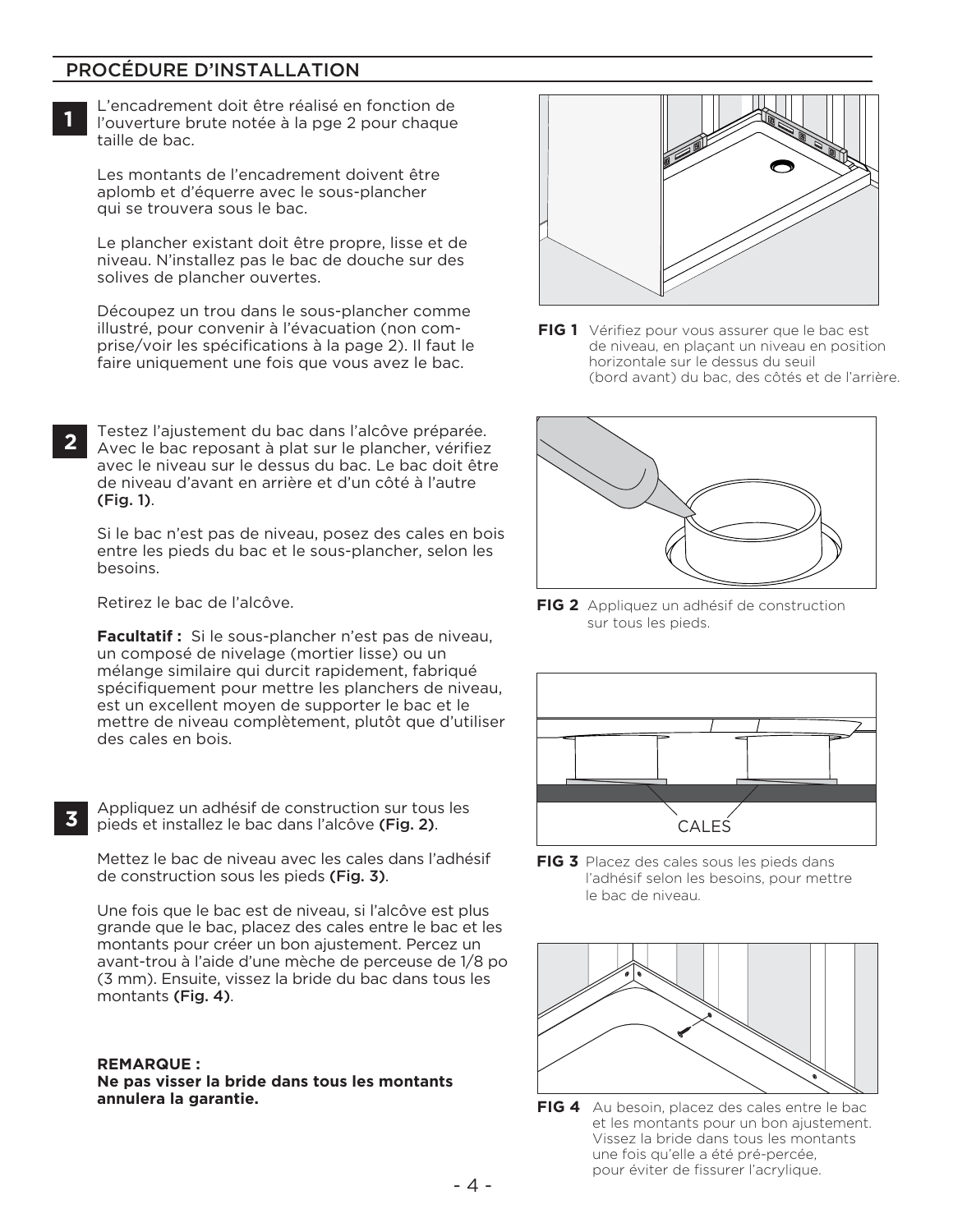#### NETTOYAGE

- N'utilisez aucun nettoyant abrasif ou racloirs métalliques!
- Si du composé à joints pour cloison sèche ou du plâtre tombe sur votre cabine de douche, il faut le retirer avec soin à l'aide d'un racloir en bois issu d'un morceau de rebut de bois.
- Vous pouvez retirer l'adhésif avec des essences minérales.
- Les nettoyants préférables sont Formula 409®, Lysol Bathroom Cleaner® ou Comet Gel®.

**AVERTISSEMENT : Certains produits nettoyants ne doivent pas être utilisés. Lisez toutes les étiquettes avec soin. N'UTILISEZ PAS UN PRODUIT portant la mention « ne peut être utilisé avec l'ABS, l'acrylique ou le polystyrène ».**

#### INSTRUCTIONS D'ÉLIMINATION DES ÉRAFLURES

Pour une élimination des éraflures et un polissage efficaces, vous avez besoin d'acheter les articles suivants : 1 feuille de papier à poncer de 1 000 grains de 3M® pour surfaces mouillées et sèches 1 feuille de papier à poncer de 1 500 grains de 3M® pour surfaces mouillées et sèches 1 feuille de papier à poncer de 2 000 grains de 3M® pour surfaces mouillées et sèches 1 petit conteneur de pâte à polir nº 05933 de 3M®

Vous pouvez acheter ces articles dans la plupart des magasins de fournitures automobiles qui proposent des produits pour les ateliers de peinture et carrosserie professionnels. Veuillez appeler avant de vous y rendre. Les magasins de fournitures automobiles ne proposent pas tous, ces articles.

**1** Commencer le ponçage avec le papier de 2 000 grains. Utilisez des petits carrés de papier d'environ 5 cm x 5 cm pour tout le ponçage, ainsi qu'une grande quantité d'eau. L'eau sert de lubrifiant et permet également de bloquer l'accumulation de résidus sur le papier. L'accumulation de résidus raccourcit la durée de vie efficace du papier et pourrait érafler la surface que vous tentez de polir.

Le papier de 2 000 grains est le grain le plus fin disponible - **2** plus le nombre est élevé, plus le grain est fin. Si vous n'arrivez pas éliminer toutes les éraflures avec le papier de 2 000 grains, passez au papier de 1 500 grains. N'oubliez pas de laver fréquemment le papier à l'eau au fur et à mesure que vous poncez.

Si vous n'arrivez pas à éliminer toutes les éraflures avec le papier **3** de 1 500 grains, passez au papier de 1 000 grains. Il devrait éliminer la plupart des éraflures fines. Si vous avez des éraflures profondes ou une entaille, un papier grossier peut en fait ajouter davantage d'éraflures qu'il n'en retire.

Une fois que vous avez éliminé toutes les éraflures en ponçant **4** avec le papier le plus fin possible, répétez le processus de ponçage en utilisant des grains de papier de plus en plus fins, jusqu'à ce que vous ayez à nouveau poncé avec le papier de 2 000 grains.

Utilisez maintenant de la pâte à polir nº 05933 de 3M® sur un linge **5** doux et humide. Polissez en exerçant une pression considérable pour produire un fini lisse et brillant.

GUIDE D'ÉRAFLURES/ PAPIER À PONCER

ÉRAFLURE SUPERFICIELLE 2 000 grains

> LÉGÈRE ÉRAFLURE 1 500 à 2 000 grains

ÉRAFLURE MOYENNE 1 000 à 2 000 grains

ENTAILLE PROFONDE 600 à 2 000 grains